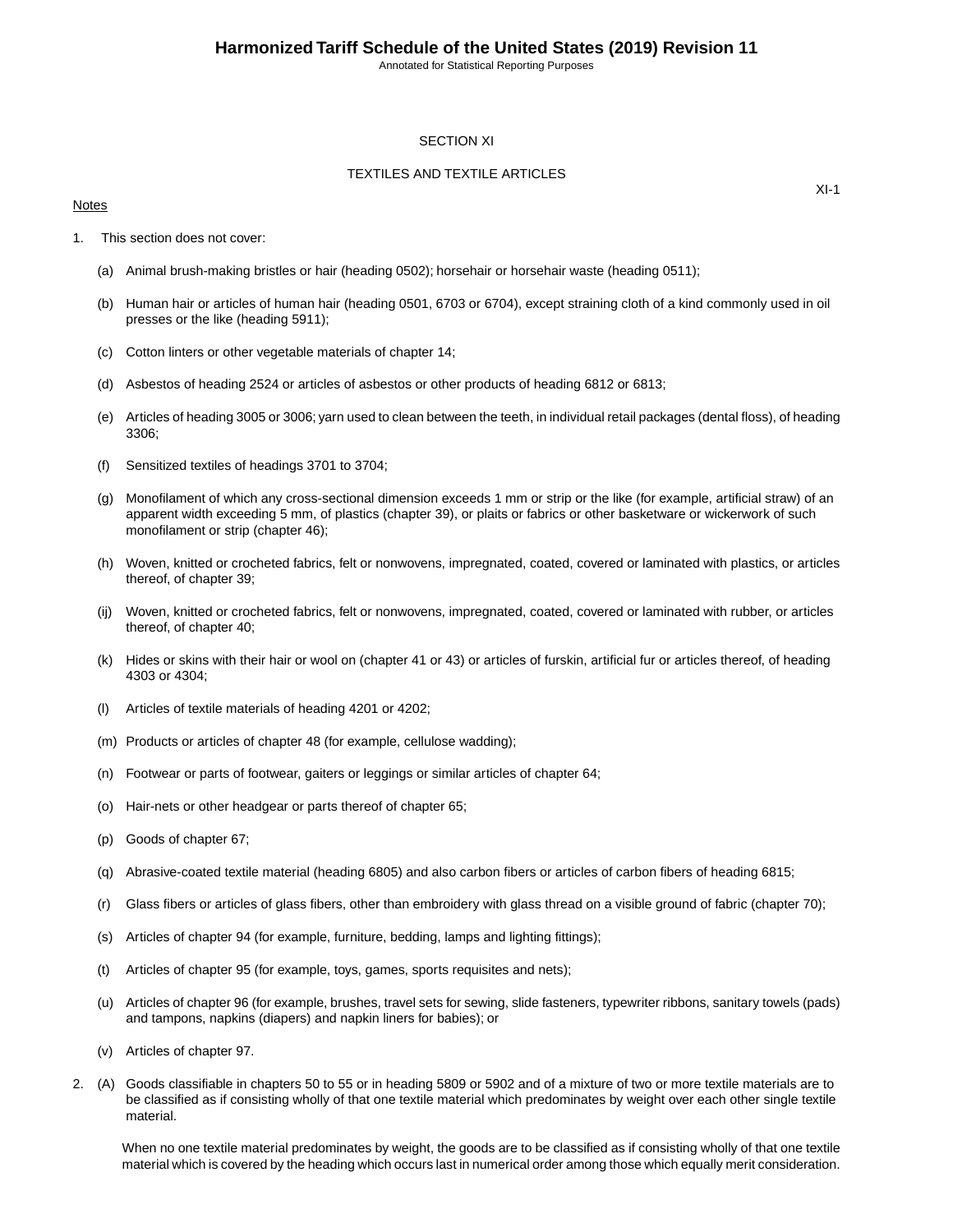Notes (con.)

- (B) For the purposes of the above rule:
	- (a) Gimped horsehair yarn (heading 5110) and metalized yarn (heading 5605) are to be treated as a single textile material the weight of which is to be taken as the aggregate of the weights of its components; for the classification of woven fabrics, metal thread is to be regarded as a textile material;
	- (b) The choice of appropriate heading shall be effected by determining first the chapter and then the applicable heading within that chapter, disregarding any materials not classified in that chapter;
	- (c) When both chapters 54 and 55 are involved with any other chapter, chapters 54 and 55 are to be treated as a single chapter;
	- (d) Where a chapter or a heading refers to goods of different textile materials, such materials are to be treated as a single textile material.
- (C) The provisions of paragraphs (A) and (B) above apply also to the yarns referred to in notes 3, 4, 5 or 6 below.
- 3. (A) For the purposes of this section, and subject to the exceptions in paragraph (B) below, yarns (single, multiple (folded) or cabled) of the following descriptions are to be treated as "twine, cordage, ropes and cables":
	- (a) Of silk or waste silk, measuring more than 20,000 decitex;
	- (b) Of man-made fibers (including yarn of two or more monofilaments of chapter 54), measuring more than 10,000 decitex;
	- (c) Of true hemp or flax:
		- (i) Polished or glazed, measuring 1,429 decitex or more; or
		- (ii) Not polished or glazed, measuring more than 20,000 decitex;
	- (d) Of coir, consisting of three or more plies;
	- (e) Of other vegetable fibers, measuring more than 20,000 decitex; or
	- (f) Reinforced with metal thread.
	- (B) Exceptions:
		- (a) Yarn of wool or other animal hair and paper yarn, other than yarn reinforced with metal thread;
		- (b) Man-made filament tow of chapter 55 and multifilament yarn without twist or with a twist of less than 5 turns per meter of chapter 54;
		- (c) Silkworm gut of heading 5006 and monofilaments of chapter 54;
		- (d) Metalized yarn of heading 5605; yarn reinforced with metal thread is subject to paragraph (A)(f) above; and
		- (e) Chenille yarn, gimped yarn and loop wale-yarn of heading 5606.
- 4. (A) For the purposes of chapters 50, 51, 52, 54 and 55, the expression "put up for retail sale" in relation to yarn means, subject to the exceptions in paragraph (B) below, yarn (single, multiple (folded) or cabled) put up:
	- (a) On cards, reels, tubes or similar supports, of a weight (including support) not exceeding:
		- (i) 85 g in the case of silk, waste silk or man-made filament yarn; or
		- (ii) 125 g in other cases;
	- (b) In balls, hanks or skeins of a weight not exceeding:
		- (i) 85 g in the case of man-made filament yarn of less than 3,000 decitex, silk or silk waste;
		- (ii) 125 g in the case of all other yarns of less than 2,000 decitex; or
		- (iii) 500 g in other cases;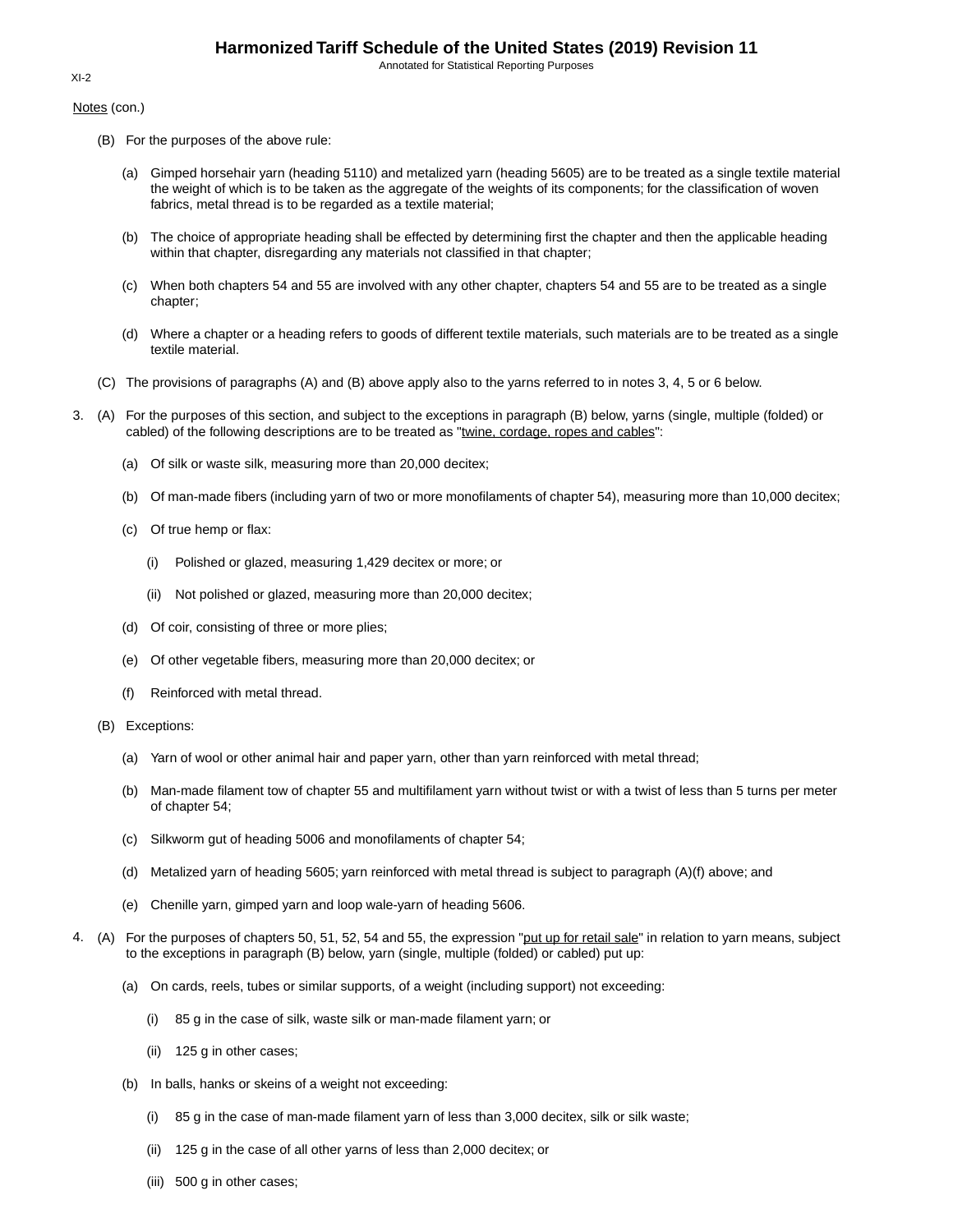#### Notes (con.)

- (c) In hanks or skeins comprising several smaller hanks or skeins separated by dividing threads which render them independent one of the other, each of uniform weight not exceeding:
	- (i) 85 g in the case of silk, waste silk or man-made filament yarn; or
	- (ii) 125 g in other cases.
- (B) Exceptions:
	- (a) Single yarn of any textile material, except:
		- (i) Single yarn of wool or fine animal hair, unbleached; and
		- (ii) Single yarn of wool or fine animal hair, bleached, dyed or printed, measuring more than 5,000 decitex;
	- (b) Multiple (folded) or cabled yarn, unbleached:
		- (i) Of silk or waste silk, however put up; or
		- (ii) Of other textile material except wool or fine animal hair, in hanks or skeins;
	- (c) Multiple (folded) or cabled yarn of silk or waste silk, bleached, dyed or printed, measuring 133 decitex or less; and
	- (d) Single, multiple (folded) or cabled yarn of any textile material:
		- (i) In cross-reeled hanks or skeins; or
		- (ii) Put up on supports or in some other manner indicating its use in the textile industry (for example, on cops, twisting mill tubes, pirns, conical bobbins or spindles, or reeled in the form of cocoons for embroidery looms).
- 5. For the purposes of headings 5204, 5401 and 5508, the expression "sewing thread" means multiple (folded) or cabled yarn:
	- (a) Put up on supports (for example, reels, tubes) of a weight (including support) not exceeding 1,000 g;
	- (b) Dressed for use as sewing thread; and
	- (c) With a final "Z" twist.
- 6. For the purposes of this section, the expression "high tenacity yarn" means yarn having a tenacity, expressed in cN/tex (centinewtons per tex), greater than the following:

| Multiple (folded) or cabled yarn of nylon or other polyamides, or of |  |
|----------------------------------------------------------------------|--|
|                                                                      |  |

Single, multiple (folded) or cabled yarn of viscose rayon..............................27 cN/tex

- 7. For the purposes of this section, the expression "made up" means:
	- (a) Cut otherwise than into squares or rectangles;
	- (b) Produced in the finished state, ready for use (or merely needing separation by cutting dividing threads) without sewing or other working (for example, certain dusters, towels, tablecloths, scarf squares, blankets);
	- (c) Cut to size and with at least one heat-sealed edge with a visibly tapered or compressed border and the other edges treated as described in any other subparagraph of this note, but excluding fabrics the cut edges of which have been prevented from unraveling by hot cutting or by other simple means;
	- (d) Hemmed or with rolled edges, or with a knotted fringe at any of the edges, but excluding fabrics the cut edges of which have been prevented from unraveling by whipping or by other simple means;
	- (e) Cut to size and having undergone a process of drawn thread work;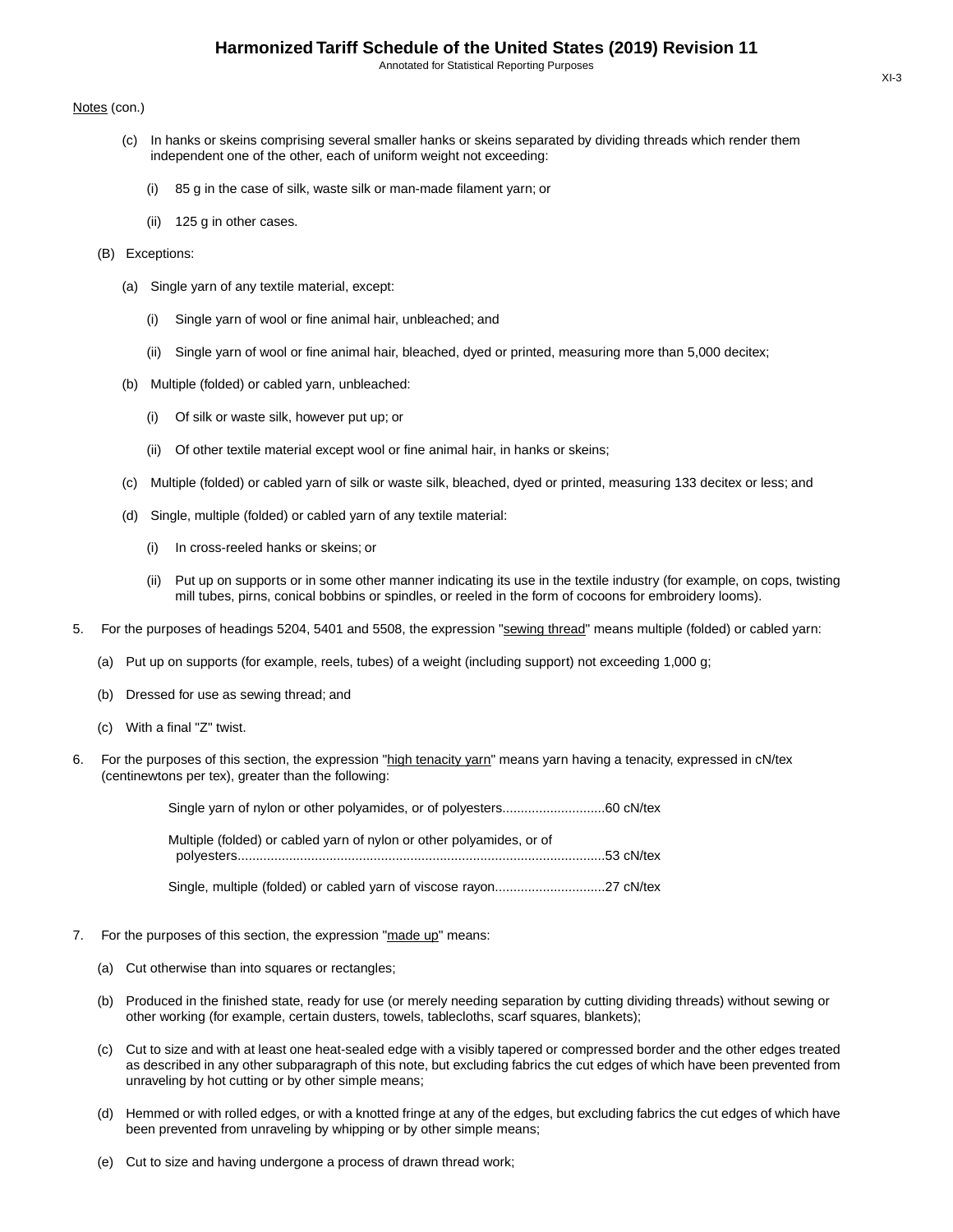Annotated for Statistical Reporting Purposes

Notes (con.)

- (f) Assembled by sewing, gumming or otherwise (other than piece goods consisting of two or more lengths of identical material joined end to end and piece goods composed of two or more textiles assembled in layers, whether or not padded); or
- (g) Knitted or crocheted to shape, whether presented as separate items or in the form of a number of items in the length.
- 8. For the purposes of chapters 50 to 60:
	- (a) Chapters 50 to 55 and 60 and, except where the context otherwise requires, chapters 56 to 59, do not apply to goods made up within the meaning of note 7 above; and
	- (b) Chapters 50 to 55 and 60 do not apply to goods of chapters 56 to 59.
- 9. The woven fabrics of chapters 50 to 55 include fabrics consisting of layers of parallel textile yarns superimposed on each other at acute or right angles. These layers are bonded at the intersections of the yarns by an adhesive or by thermal bonding.
- 10. Elastic products consisting of textile materials combined with rubber threads are classified in this section.
- 11. For the purposes of this section, the expression "impregnated" includes "dipped."
- 12. For the purposes of this section, the expression "polyamides" includes "aramids."
- 13. For the purposes of this Section and, where applicable, throughout the tariff schedule, the expression "elastomeric yarn" means filament yarn, including monofilament, of synthetic textile material, other than textured yarn, which does not break on being extended to three times its original length and which returns, after being extended to twice its original length, within a period of five minutes, to a length not greater than one and a half times its original length.
- 14. Unless the context otherwise requires, textile garments of different headings are to be classified in their own headings even if put up in sets for retail sale. For the purposes of this note, the expression "textile garments" means garments of headings 6101 to 6114 and headings 6201 to 6211.

#### Subheading Notes

- 1. In this section and, where applicable, throughout the tariff schedule, the following expressions have the meanings hereby assigned to them:
	- (a) Unbleached yarn

Yarn which:

- (i) Has the natural color of its constituent fibers and has not been bleached, dyed (whether or not in the mass) or printed; or
- (ii) Is of indeterminate color ("grey yarn"), manufactured from garnetted stock.

Such yarn may have been treated with a colorless dressing or fugitive dye (which disappears after simple washing with soap) and, in the case of man-made fibers, treated in the mass with delustering agents (for example, titanium dioxide).

(b) Bleached yarn

Yarn which:

- (i) Has undergone a bleaching process, is made of bleached fibers or, unless the context otherwise requires, has been dyed white (whether or not in the mass) or treated with a white dressing;
- (ii) Consists of a mixture of unbleached and bleached fibers; or
- (iii) Is multiple (folded) or cabled and consists of unbleached and bleached yarns.
- (c) Colored (dyed or printed) yarn

Yarn which:

(i) Is dyed (whether or not in the mass) other than white or in a fugitive color, or printed, or made from dyed or printed fibers;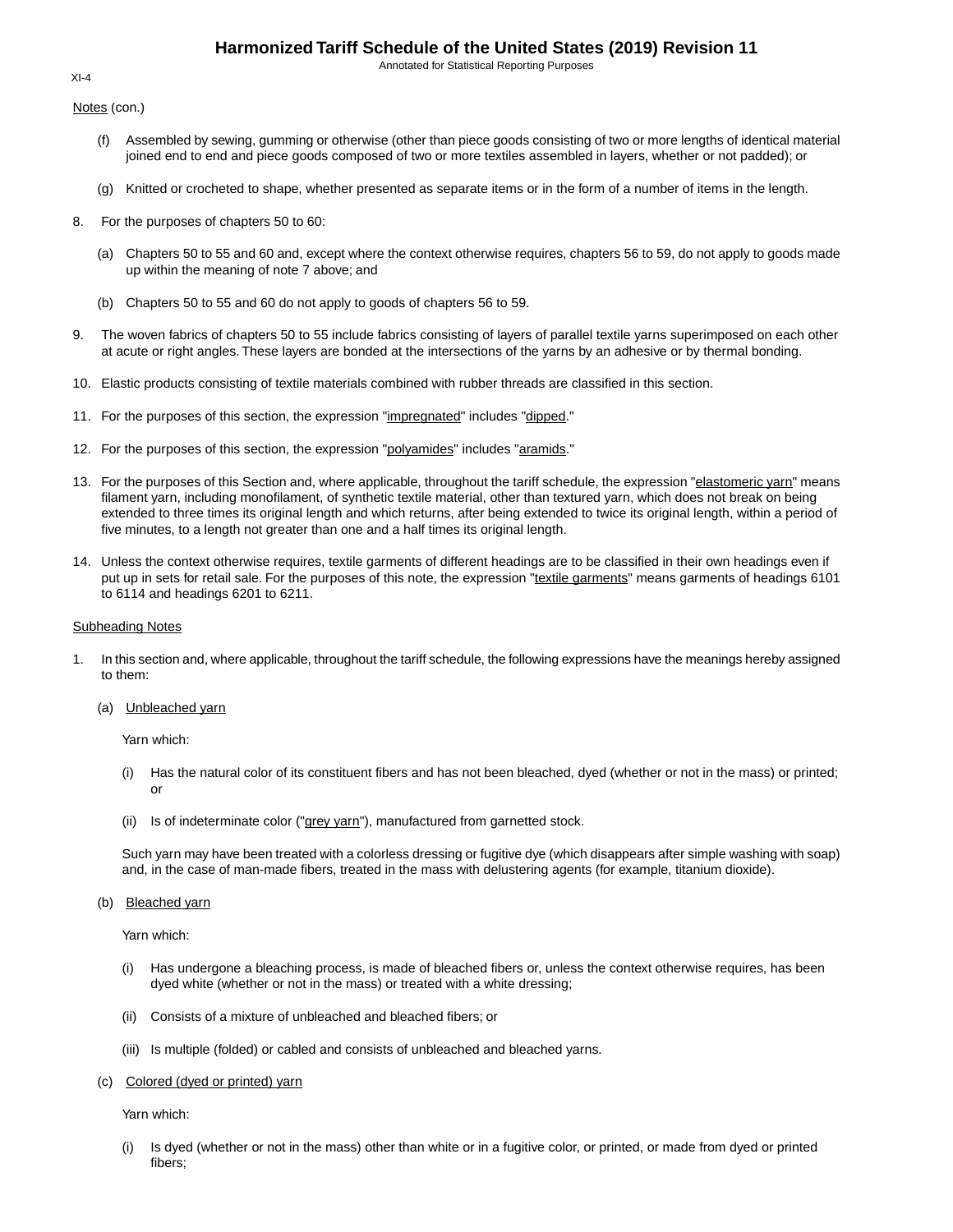#### Subheading Notes (con.)

- (ii) Consists of a mixture of dyed fibers of different colors or of a mixture of unbleached or bleached fibers with colored fibers (marl or mixture yarns), or is printed in one or more colors at intervals to give the impression of dots;
- (iii) Is obtained from slivers or rovings which have been printed; or
- (iv) Is multiple (folded) or cabled and consists of unbleached or bleached yarn and colored yarn.

The above definitions also apply, mutatis mutandis, to monofilament and to strip or the like of chapter 54.

(d) Unbleached woven fabric

Woven fabric made from unbleached yarn and which has not been bleached, dyed or printed. Such fabric may have been treated with a colorless dressing or a fugitive dye.

#### (e) Bleached woven fabric

Woven fabric which:

- (i) Has been bleached or, unless the context otherwise requires, dyed white or treated with a white dressing, in the piece;
- (ii) Consists of bleached yarn; or
- (iii) Consists of unbleached and bleached yarn.

## (f) Dyed woven fabric

Woven fabric which:

- (i) Is dyed a single uniform color other than white (unless the context otherwise requires) or has been treated with a colored finish other than white (unless the context otherwise requires), in the piece; or
- (ii) Consists of colored yarn of a single uniform color.
- (g) Woven fabric of yarns of different colors

Woven fabric (other than printed woven fabric) which:

- (i) Consists of yarns of different colors or yarns of different shades of the same color (other than the natural color of the constituent fibers);
- (ii) Consists of unbleached or bleached yarn and colored yarn; or
- (iii) Consists of marl or mixture yarns.
- (In all cases, the yarn used in selvages and piece ends is not taken into consideration.)
- (h) Printed woven fabric

Woven fabric which has been printed in the piece, whether or not made from yarns of different colors.

(The following are also regarded as printed woven fabrics: woven fabrics bearing designs made, for example, with a brush or spray gun, by means of transfer paper, by flocking or by the batik process.)

The definitions at (d) to (h) above apply, mutatis mutandis , to knitted or crocheted fabrics.

(ij) Plain weave

A fabric construction in which each yarn of the weft passes alternately over and under successive yarns of the warp and each yarn of the warp passes alternately over and under successive yarns of the weft.

The definitions at (d) to (h) above apply, mutatis mutandis, to knitted or crocheted fabrics.

2. (A) Products of chapters 56 to 63 containing two or more textile materials are to be regarded as consisting wholly of that textile material which would be selected under note 2 to this section for the classification of a product of chapters 50 to 55 or of heading 5809 consisting of the same textile materials.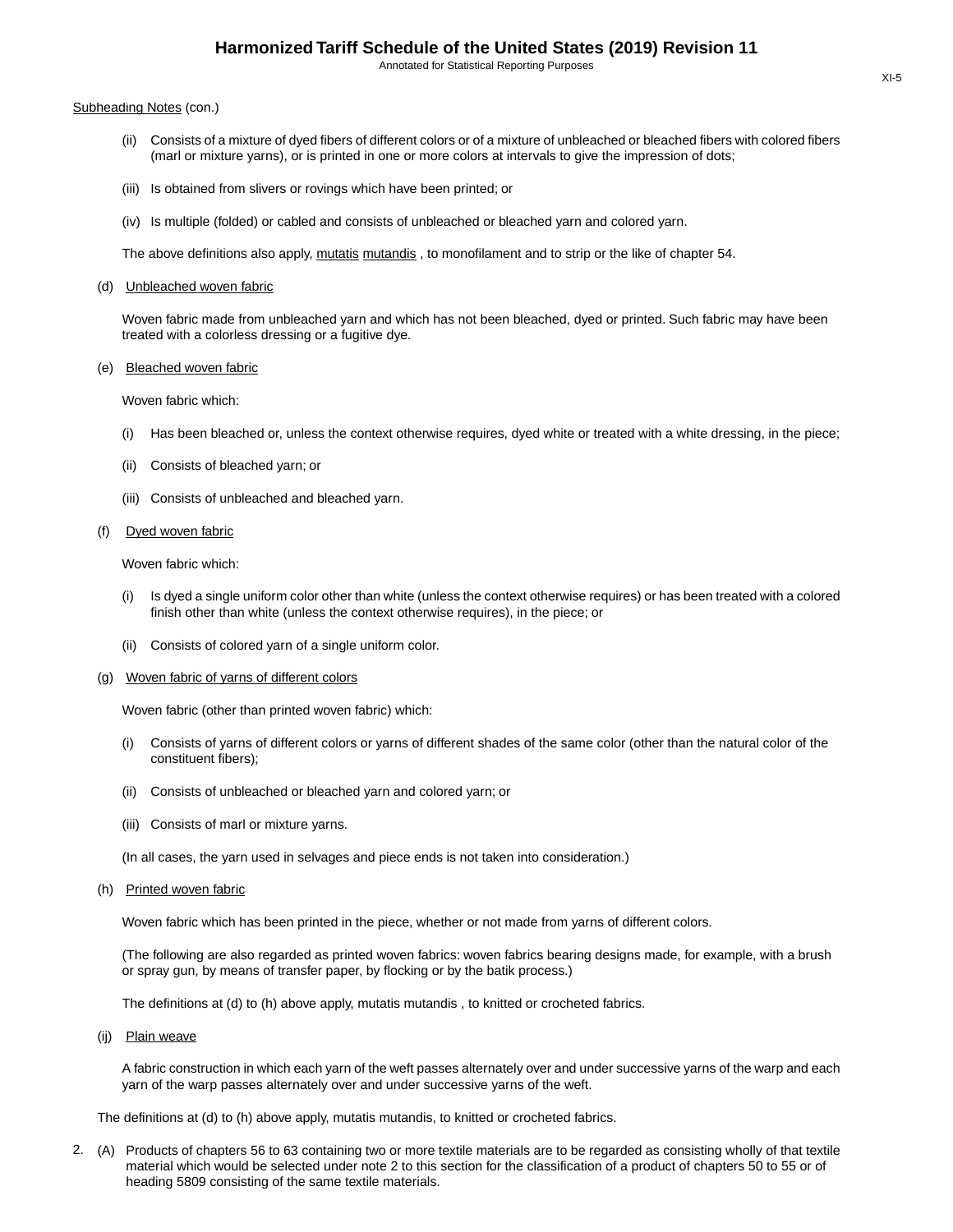Subheading Notes (con.)

- (B) For the application of this rule:
	- (a) Where appropriate, only the part which determines the classification under general interpretative rule 3 shall be taken into account;
	- (b) In the case of textile products consisting of a ground fabric and a pile or looped surface no account shall be taken of the ground fabric;
	- (c) In the case of embroidery of heading 5810 and goods thereof, only the ground fabric shall be taken into account. However, embroidery without visible ground, and goods thereof, shall be classified with reference to the embroidering threads alone.

## Additional U.S. Notes

- 1. In the case of each provision in the tariff schedule on which the United States has agreed to reduce the rate of duty, pursuant to a trade agreement entered into under section 101 of the Trade Act of 1974 before January 3, 1980, on any cotton, wool or man-made fiber textile product as defined in the Arrangement Regarding International Trade in Textiles, as extended on December 14, 1977 (the Arrangement), if the Arrangement, or a substitute arrangement, including unilateral import restrictions or bilateral agreements, determined by the President to be suitable, ceases to be in effect with respect to the United States before the total reduction in the rate of duty for such provision under sections 101 and 109 of the Trade Act of 1974 has become effective, then the President shall proclaim the rate of duty in rate column 1 for such provision existing on January 1, 1975, to be the rate of duty effective, with respect to articles entered or withdrawn from warehouse for consumption, within 30 days after such cessation and until the President proclaims the continuation of such reduction under the next sentence. If subsequently the Arrangement or a substitute arrangement, including unilateral import restrictions or bilateral agreements, determined by the President to be suitable, is in effect with respect to the United States, then the President shall proclaim the continuation of the reduction of such rate of duty pursuant to such trade agreement. For purposes of section 109(c)(2) of the Trade Act of 1974, any time when a rate of duty existing on January 1, 1975, is in effect under this note shall be time when part of such reduction is not in effect by reason of legislation of the United States or action thereunder.
- 2. The term "Certified hand-loomed and folklore" as used with respect to products provided for in the tariff schedule, refers to such products as have been certified, in accordance with procedures established by the United States Trade Representative pursuant to international understandings, by an official of a government agency of the country where the products were produced, to have been so made.
- 3. (a) The rate of duty in the "Special" subcolumn of rates of duty column 1 followed by the symbol "CA" in parentheses shall apply to imports from Canada, up to the annual quantities specified in subdivision (f) of this note, of apparel goods provided for in chapters 61 and 62 that are both cut (or knit to shape) and sewn or otherwise assembled in the territory of a NAFTA party from fabric or yarn produced or obtained outside the territory of one of the NAFTA parties.
	- (b) The rate of duty in the "Special"subcolumn of rates of duty column 1 followed by the symbol "MX" in parentheses shall apply to imports from Mexico, up to the annual quantities specified in subdivisions (g)(i) of this note, of apparel goods provided for in chapters 61 and 62 that are both cut (or knit to shape) and sewn or otherwise assembled in the territory of a NAFTA party from fabric or yarn produced or obtained outside the territory of one of the NAFTA parties.
	- (c) The rate of duty in the "Special" subcolumn of rates of duty column 1 followed by the symbol "MX" in parentheses shall apply to imports from Mexico, up to the annual quantities specified in subdivision (g)(ii) of this note, of textile or apparel goods provided for in chapters 61, 62 and 63 that are sewn or otherwise assembled in the territory of Mexico, from fabric cut in the territory of the United States, such fabric having been knit or woven outside the territory of the United States or Mexico, which (i) were exported from the United States in condition ready for assembly without further fabrication, (ii) have not lost their physical identity in such articles by change in form, shape or otherwise, and (iii) have not been advanced in value or improved in condition in Mexico except by being assembled and except by operations incidental to the assembly process. This subdivision shall not apply after quantitative restrictions established pursuant to the Multifiber Arrangement or any successor agreement are terminated. [ **Compiler's Note** :The quantitative restrictions of the Multifiber Arrangement terminated on January 1, 2005.]
	- (d) Notwithstanding the provisions of subdivisions (b) and (c) of this note, the rate of duty in the "Special" subcolumn of rates of duty column 1 followed by the symbol "MX" in parentheses shall not apply to imports from Mexico of the following:
		- (i) apparel goods provided for in chapters 61 and 62, in which the fabric that determines the tariff classification of the good is classified in one of the following subheadings--
			- (A) blue denim: subheadings 5209.42, 5211.42, 5212.24.60 and 5514.32.00; and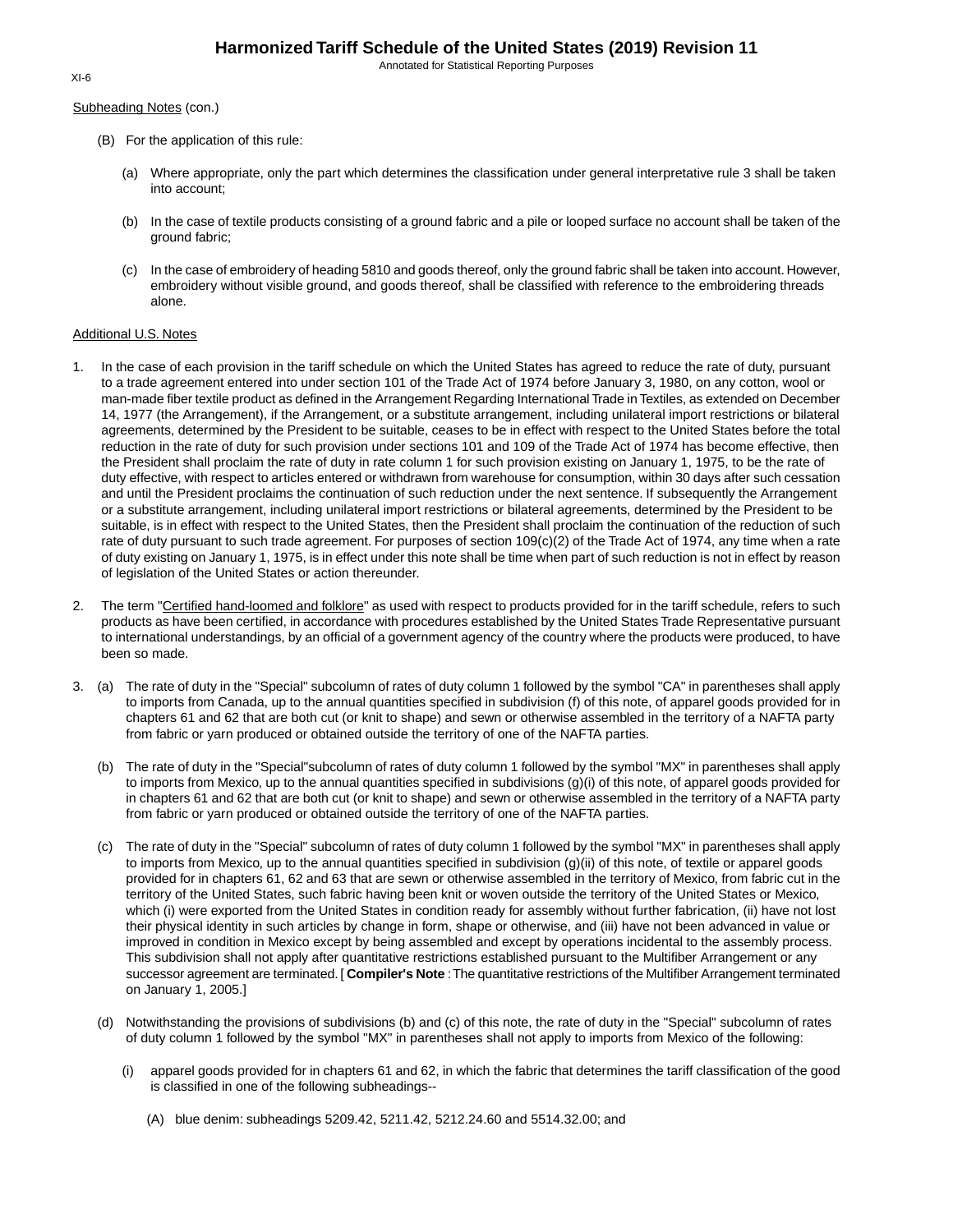Additional U.S. Notes (con.)

- (B) fabric woven as plain weave where two or more warp ends are woven as one (oxford cloth) or average yarn number less than 135 metric number: subheadings 5208.19, 5208.29, 5208.39, 5208.49, 5208.59, 5210.19, 5210.29, 5210.39, 5210.49, 5210.59, 5512.11, 5512.19, 5513.13, 5513.23, 5513.33, and 5513.43;
- (ii) apparel goods provided for in subheadings 6107.11.00, 6107.12.00, 6109.10.00 and 6109.90 if such goods are composed chiefly of circular knit fabric of yarn number equal to or less than 100 metric number; and
- (iii) sweaters provided for in subheading 6110.30 and goods of these subheadings that are classified as parts of ensembles in subheading 6103.23 or 6104.23.
- (e) Notwithstanding the provisions of subdivision (b) of this note, the rate of duty in the "Special" subcolumn of rates of duty column 1 followed by the symbol "MX" in parentheses shall not apply to imports from Mexico of apparel goods provided for in subheadings 6108.21 and 6108.22 if such goods are composed chiefly of circular knit fabric of yarn number equal to or less than 100 metric number.
- (f) The annual quota limits for imports from Canada under subdivision (a) of this note shall be as follows:
	- (i) cotton or man-made fiber apparel:

| 1999 and subsequent years88,326,464 SME |  |
|-----------------------------------------|--|

Of the annual quota limits for imports from Canada of cotton or man-made fiber apparel listed in this subdivision, no more than the quantities listed below shall be made from fabrics which are knit or woven in territory outside of a NAFTA party:

| 1999 and subsequent years63,060,603 SME |  |
|-----------------------------------------|--|

(ii) wool apparel:

| 1999 and subsequent years5,325,413 SME |  |
|----------------------------------------|--|

Of the annual quota limits for imports from Canada of wool apparel listed in this subdivision, no more than 5,016,780 SME shall be men's or boys' wool suits of apparel category 443.

- (g) The annual quota limits for imports from Mexico, on or after January 1, 1994, shall be as follows:
	- (i) of goods under subdivision (b) of this note--
		- (A) cotton or man-made fiber apparel: 45,000,000 SME
		- (B) wool apparel: 1,500,000 SME
	- (ii) of goods under subdivision (c) of this note: 25,000,000 SME
- (h) As used in this note, the term "SME" means square meter equivalent as determined in accordance with the conversion factors set out in schedule 3.1.3 to Annex 300-B of the NAFTA.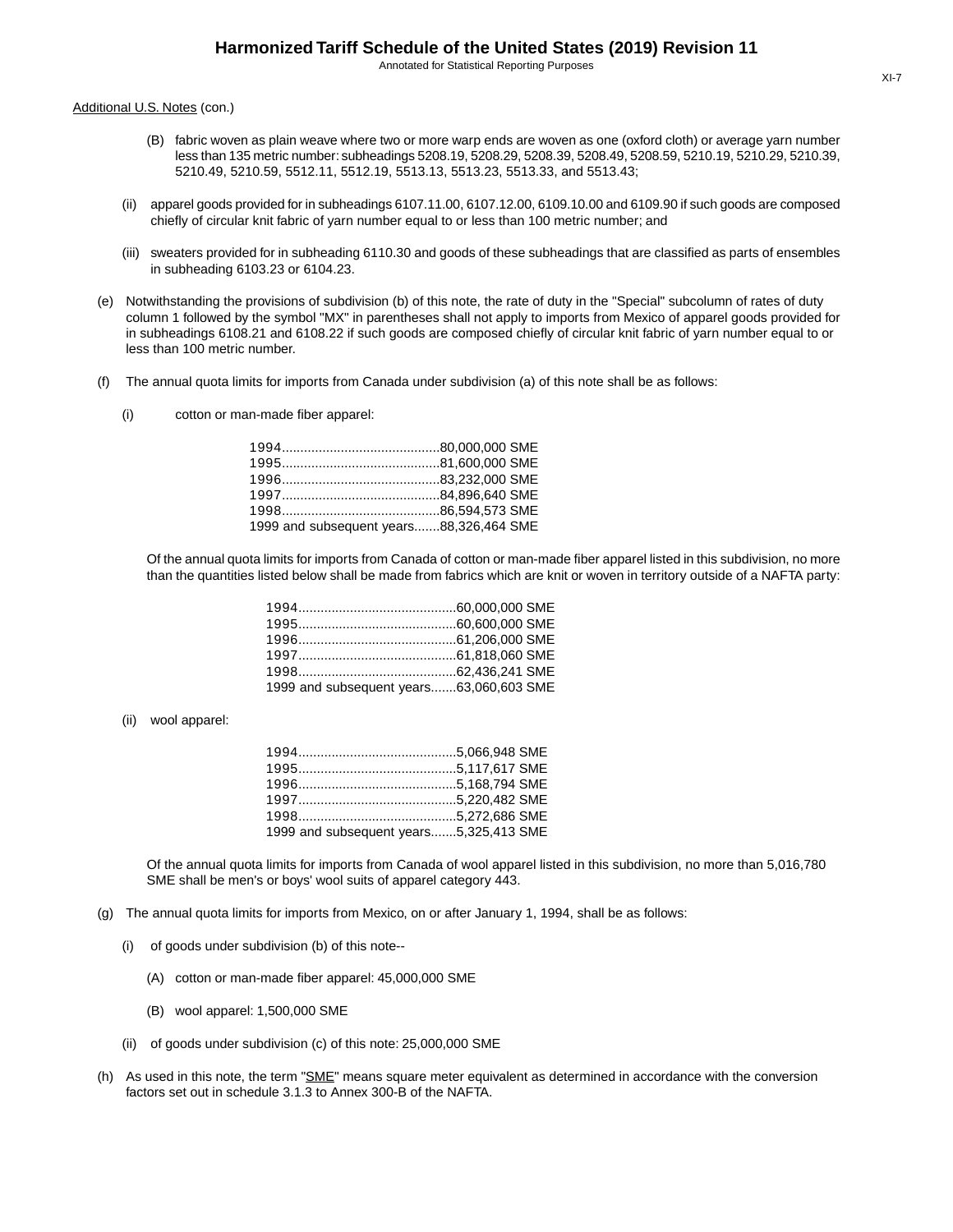Annotated for Statistical Reporting Purposes

Additional U.S. Notes (con.)

- 4. (a) The rate of duty in the "Special" subcolumn of rates of duty column 1 followed by the symbol "CA" in parentheses shall apply to imports from Canada, up to the annual quantities specified in subdivision (c) of this note, of cotton or man-made fiber fabric and cotton or man-made fiber made-up textile goods provided for in chapters 52 through 55 (excluding goods containing 36 percent or more by weight of wool or fine animal hair), 58, 60 and 63, that are woven or knit in the territory of a NAFTA party from yarn produced or obtained outside the territory of one of the NAFTA parties, or knit in the territory of a NAFTA party from yarn spun in the territory of a NAFTA party from fiber produced or obtained outside the territory of one of the NAFTA parties, and to goods of subheading 9404.90 that are finished and cut and sewn or otherwise assembled from fabrics of subheadings 5208.11 through 5208.29, 5209.11 through 5209.29, 5210.11 through 5210.29, 5211.11 through 5211.29, 5212.11, 5212.12, 5212.21, 5212.22, 5407.41, 5407.51, 5407.71, 5407.81, 5407.91, 5408.21, 5408.31, 5512.11, 5512.21, 5512.91, 5513.11 through 5513.19, 5514.11 through 5514.19, 5516.11, 5516.21, 5516.31, 5516.41 or 5516.91 produced or obtained outside the territory of one of the NAFTA parties.
	- (b) The rate of duty in the "Special"subcolumn of rates of duty column 1 followed by the symbol "MX" in parentheses shall apply to imports from Mexico, up to the annual quantities specified in subdivision (d) of this note, of cotton or man-made fiber fabric and cotton or man-made fiber made-up textile goods provided for in chapters 52 through 55 (excluding goods containing 36 percent or more by weight of wool or fine animal hair), 58, 60 and 63, that are woven or knit in the territory of a NAFTA party from yarn produced or obtained outside the territory of one of the NAFTA parties, or knit in the territory of a NAFTA party from yarn spun in the territory of a NAFTA party from fiber produced or obtained outside the territory of one of the NAFTA parties, and to goods of subheading 9404.90 that are finished and cut and sewn or otherwise assembled from fabrics of subheadings 5208.11 through 5208.29, 5209.11 through 5209.29, 5210.11 through 5210.29, 5211.11 through 5211.29, 5212.11, 5212.12, 5212.21, 5212.22, 5407.41, 5407.51, 5407.71, 5407.81, 5407.91, 5408.21, 5408.31, 5512.11, 5512.21, 5512.91, 5513.11 through 5513.19, 5514.11 through 5514.19, 5516.11, 5516.21, 5516.31, 5516.41 or 5516.91 produced or obtained outside the territory of one of the NAFTA parties.
	- (c) The annual quota limits for imports from Canada under subdivision (a) of this note shall be as follows:

| 1999 and subsequent years71,765,252 SME |  |
|-----------------------------------------|--|

Of the annual quantity of imports from Canada listed in this subdivision, no more than the quantity listed below may be in goods of chapters 52 through 55, 58 and 63 (other than subheading 6302.10, 6302.40, 6303.11, 6303.12, 6303.19, 6304.11 or 6304.91); and, of the annual quantity of imports from Canada listed in this subdivision, no more than the quantity listed below may be in goods of chapter 60 and subheading 6302.10, 6302.40, 6303.11, 6303.12, 6303.19, 6304.11 or 6304.91:

| 1999 and subsequent years38,642,828 SME |  |
|-----------------------------------------|--|

For purposes of this subdivision, the number of SME that will be counted against the quota level on imports from Canada shall be:

- (i) for textile goods that are not originating because certain non-originating textile materials do not undergo the applicable change in tariff classification set out in subdivision (t) of general note 12 for that good, but where such materials are 50 percent or less by weight of the materials of that good, only 50 percent of the SME for that good; and
- (ii) for textile goods that are not originating because certain non-originating textile materials do not undergo the applicable change in tariff classification set out in subdivision (t) of general note 12 for that good, but where such materials are more than 50 percent by weight of the materials of that good, 100 percent of the SME for that good.
- (d) The annual quota limits for imports from Mexico under subdivision (b) of this note shall be 24,000,000 SME.

Of the 24,000,000 SME annual quantity of imports from Mexico under this subdivision, no more than 18,000,000 SME may be in goods of chapter 60 and subheading 6302.10, 6302.40, 6303.11, 6303.12, 6303.19, 6304.11 or 6304.91; and no more than 6,000,000 may be in goods of chapters 52 through 55, 58 and 63 (other than subheading 6302.10, 6302.40, 6303.11, 6303.12, 6303.19, 6304.11 or 6304.91).

(e) As used in this note, the term "SME" means square meter equivalent as determined in accordance with the conversion factors set out in schedule 3.1.3 to Annex 300-B of the NAFTA.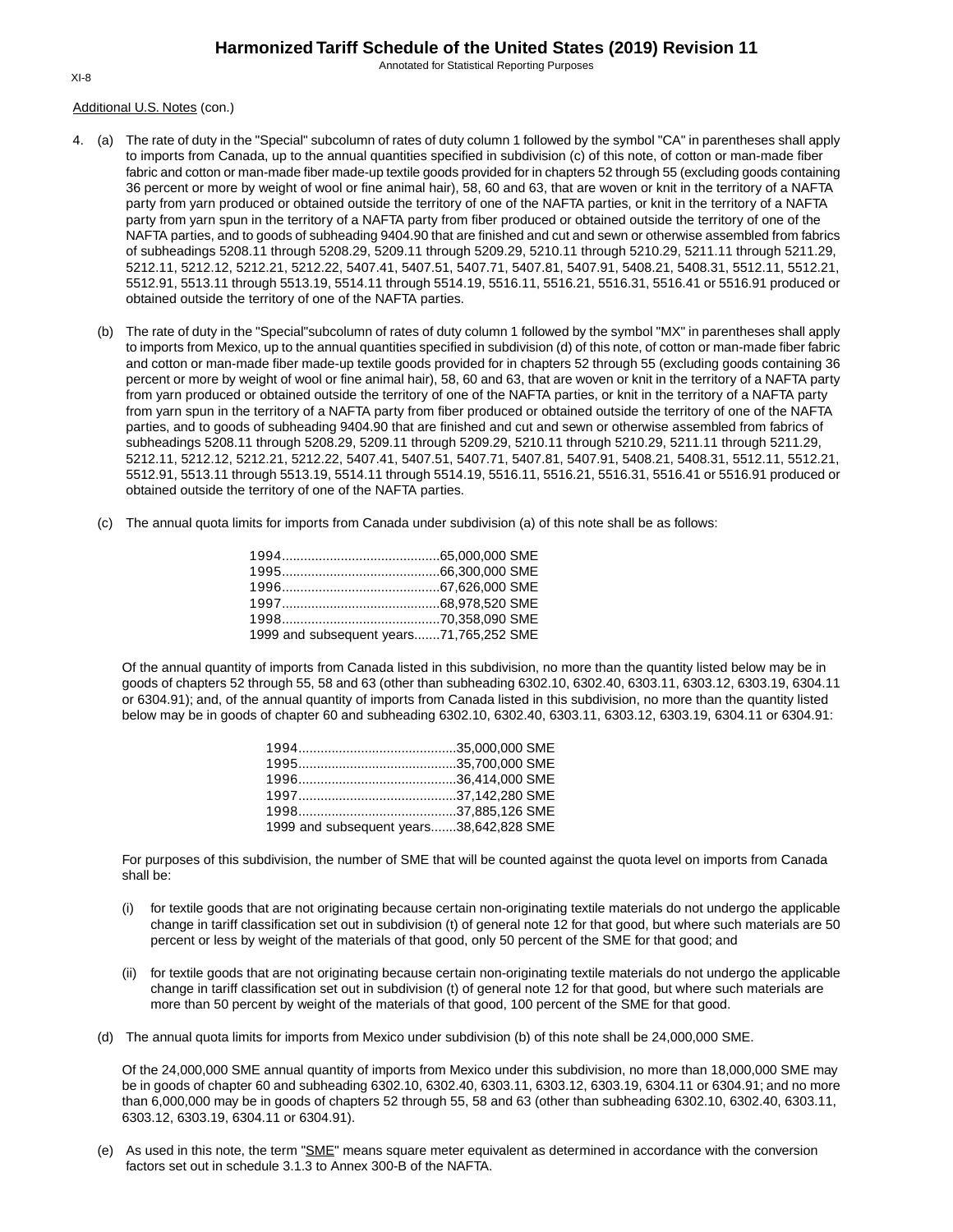Additional U.S. Notes (con.)

- 5. (a) The rate of duty in the "Special" subcolumn of rates of duty column 1 followed by the symbol "CA" in parentheses shall apply to imports from Canada, up to the annual quantities specified in subdivision (c) of this note, of cotton or man-made fibers yarns provided for in headings 5205 through 5207 or 5509 through 5511 that are spun in the territory of a NAFTA party from fiber of headings 5201 through 5203 or 5501 through 5507, produced or obtained outside the territory of one of the NAFTA parties.
	- (b) The rate of duty in the "Special" subcolumn of rates of duty column 1 followed by the symbol "MX" in parentheses shall apply to imports from Mexico, up to the annual quantities specified in subdivision (d) of this note, of cotton or man-made fibers yarns provided for in headings 5205 through 5207 or 5509 through 5511 that are spun in the territory of a NAFTA party from fiber of headings 5201 through 5203 or 5501 through 5507, produced or obtained outside the territory of one of the NAFTA parties.
	- (c) The annual quota limits for imports from Canada under subdivision (a) of this note shall be as follows:

| 1999 and subsequent years11,813,665 kg |  |
|----------------------------------------|--|

- (d) The annual quota limits for imports from Mexico under subdivision (b) of this note shall be 1,000,000 kg.
- 6. Textile or apparel goods that enter the territory of the United States under the provisions of additional U.S. note 3, 4 or 5 to this section shall not be considered to be originating goods as provided in general note 12 to the tariff schedule.

## Statistical Notes

- 1. Restraints under the Arrangement regarding International Trade in Textiles may not apply to developing country exports of "hand-loomed and folklore products" which have been certified, in accordance with procedures established by the Committee for the Implementation of Textile Agreements pursuant to international understandings, by an official of a government agency of the country where the products were produced, to have been so made. The importer is required to identify such certified products on the entry summary or withdrawal forms by placing the symbol "F" as a prefix to the appropriate 10-digit statistical reporting number.
- 2. For the purposes of the Tariff Schedule:
	- (a) The term "subject to cotton restraints" means articles in which:
		- (i) The cotton component equals or exceeds 50 percent by weight of all the component fibers thereof; or
		- (ii) The cotton and any wool, fine animal hair or man-made fibers in the aggregate equals or exceeds 50 percent by weight of all the component fibers thereof and the cotton component equals or exceeds the weight of each of the wool (including fine animal hair) and man-made fiber components.
	- (b) The term "subject to wool restraints" means articles not provided for in (a) above and in which the wool (including fine animal hair) component exceeds 17 percent by weight of all the component fibers thereof.
	- (c) The term "subject to man-made fiber restraints" means articles not provided for in (a) or (b) above and the man-made fiber component, or the man-made fibers and any cotton, wool or fine animal hair in the aggregate, equals or exceeds 50 percent by weight of all the component fibers thereof.

For the application of this note, where appropriate, only the part of the product which determines the classification under general interpretive rule 3 shall be taken into account.

- 3. As a convenient cross-reference, each of the textile categories (or groupings) used by the United States in monitoring shipments of these products and to administer the United States textile trade agreements programs is listed in the schedule following the appropriate 10-digit description.
- 4. Entries of all textile and apparel products that are both (a) imported from Canada or from Mexico and (b) described in additional U.S. notes 3 (other than subdivision (c)), 4 and 5 to section XI must contain (i) the appropriate 10-digit statistical reporting number from and units of quantity specified in section XI for such goods, and (ii) the correct 8-digit special statistical reporting number applicable to such goods and the square meter equivalent of the goods being entered, determined in accordance with such additional U.S. notes. The special statistical reporting numbers are set forth at the end of chapter 99 of this schedule. For goods described in subdivision (c) of additional U.S. note 3, see heading 9802.00.80.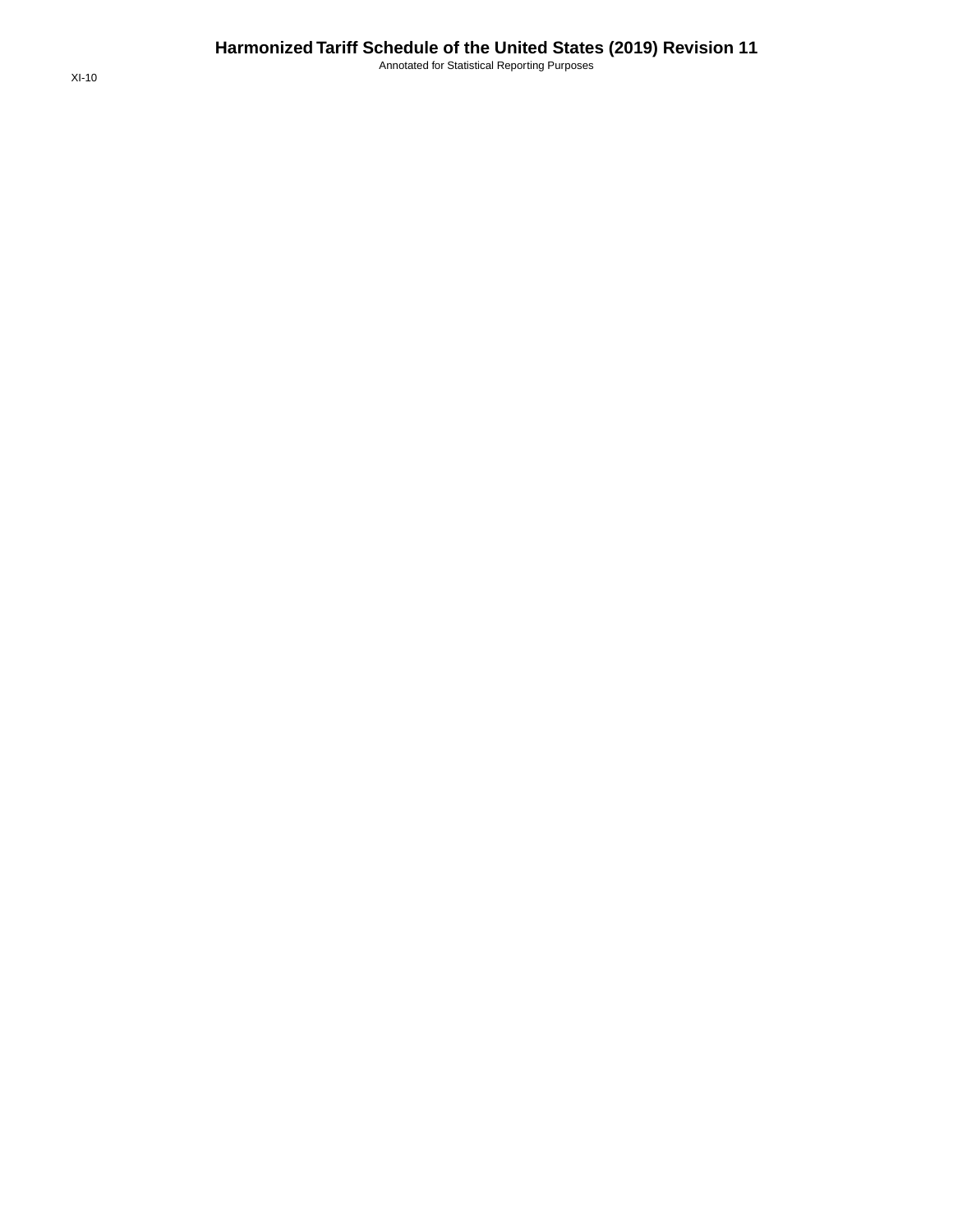Annotated for Statistical Reporting Purposes

CHAPTER 50

SILK

XI 50-1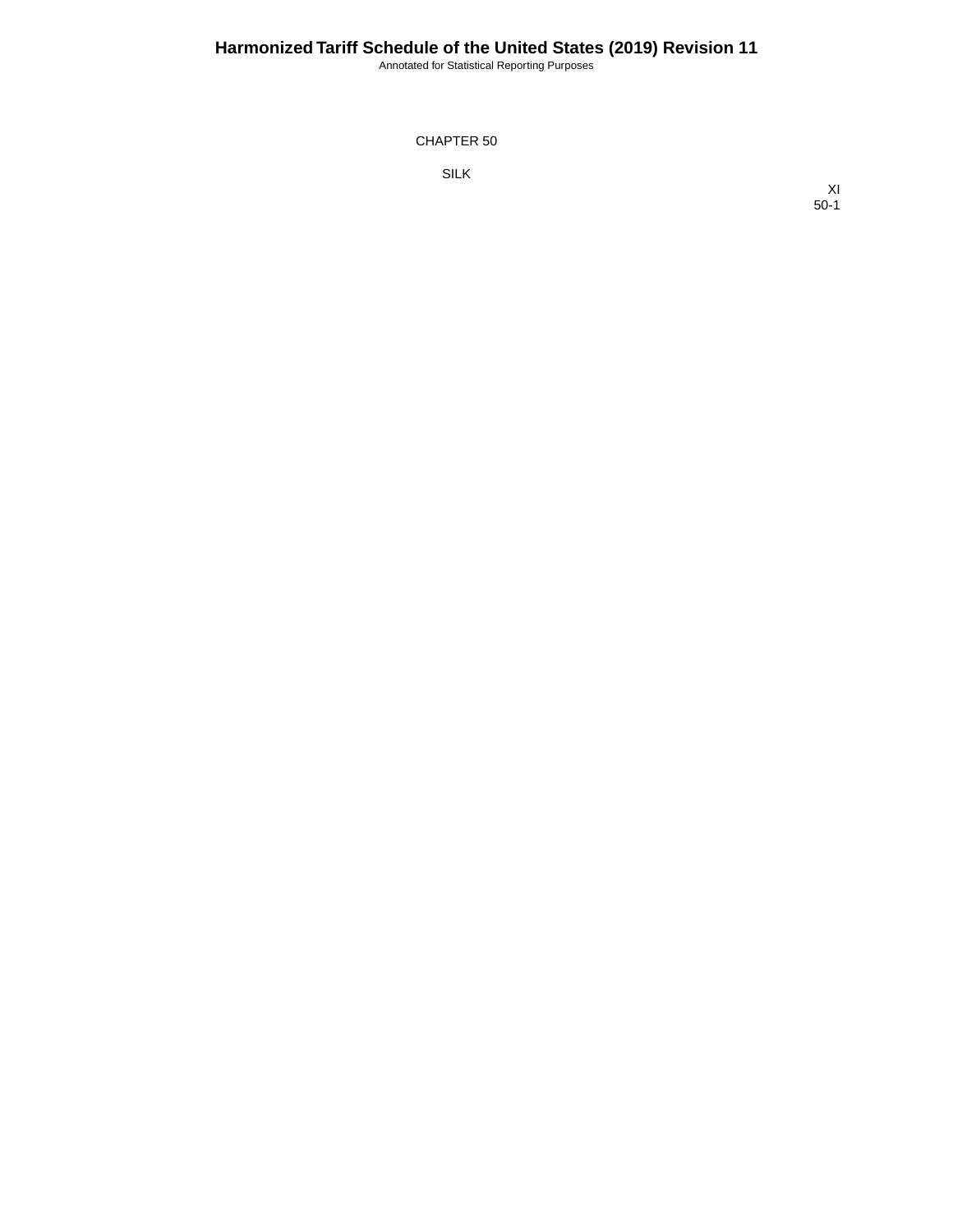Annotated for Statistical Reporting Purposes

| Heading/                      | Stat.       |                                                                                                                                       | Unit                 |                       | Rates of Duty                                                                              |      |  |
|-------------------------------|-------------|---------------------------------------------------------------------------------------------------------------------------------------|----------------------|-----------------------|--------------------------------------------------------------------------------------------|------|--|
| Subheading                    | Suf-<br>fix | <b>Article Description</b>                                                                                                            | of<br>Quantity       | General               | Special                                                                                    | 2    |  |
| 5001.00.00 00                 |             |                                                                                                                                       |                      |                       |                                                                                            | Free |  |
|                               |             |                                                                                                                                       |                      |                       |                                                                                            | Free |  |
| 5003.00                       |             | Silk waste (including cocoons unsuitable for reeling, yarn waste<br>and garnetted stock):                                             |                      |                       |                                                                                            |      |  |
| 5003.00.10 00                 |             |                                                                                                                                       |                      |                       |                                                                                            | Free |  |
| 5003.00.90 00                 |             |                                                                                                                                       |                      |                       | Free(A, AU, BH, CA, 50%<br>CL, CO, D, E, , IL,<br>JO, KR, MA, MX,<br>OM, P, PA, PE,<br>SG) |      |  |
|                               |             | 5004.00.00   00 Silk yarn (other than yarn spun from silk waste) not put up for                                                       |                      |                       |                                                                                            | 40%  |  |
| 5005.00.00                    | 10          | Yarn spun from silk waste, not put up for retail sale   Free <sup>1/</sup><br>Containing 85 percent or more by weight of silk or silk |                      |                       |                                                                                            | 50%  |  |
|                               | 90          |                                                                                                                                       |                      |                       |                                                                                            |      |  |
| 5006.00                       |             | Silk yarn and yarn spun from silk waste, put up for retail sale;<br>silkworm gut:                                                     |                      |                       |                                                                                            |      |  |
| 5006.00.10                    | 00          | Containing 85 percent or more by weight of silk or silk                                                                               |                      |                       |                                                                                            | 40%  |  |
| 5006.00.90 00                 |             |                                                                                                                                       |                      |                       |                                                                                            | 40%  |  |
| 5007<br>5007.10<br>5007.10.30 |             | Woven fabrics of silk or of silk waste:<br>Fabrics of noil silk:<br>Containing 85 percent or more by weight of silk or silk           |                      |                       | Free (A, AU, BH,                                                                           | 90%  |  |
|                               |             |                                                                                                                                       |                      |                       | CA, CL, CO, D, E,<br>IL, JO, KR, MA,<br>MX, OM, P, PA,<br>PE, SG)                          |      |  |
|                               | 20          | Not jacquard woven:                                                                                                                   | m <sup>2</sup><br>kg |                       |                                                                                            |      |  |
|                               | 40          |                                                                                                                                       | m <sup>2</sup><br>kg |                       |                                                                                            |      |  |
|                               | 90          |                                                                                                                                       | $\mathsf{m}^2$       |                       |                                                                                            |      |  |
| 5007.10.60                    |             |                                                                                                                                       | kg<br>.              | $3.9\%$ <sup>1/</sup> | Free (AU, BH, CA,<br>CL, CO, E <sup>*</sup> , IL, JO,                                      | 90%  |  |
|                               |             |                                                                                                                                       |                      |                       | KR, MA, MX, OM,<br>P, PA, PE, SG)                                                          |      |  |
|                               |             | Subject to cotton restraints or to man-made fiber<br>restraints:                                                                      |                      |                       |                                                                                            |      |  |
|                               | 10          | Of yarns of different colors (218)                                                                                                    | m <sup>2</sup><br>kg |                       |                                                                                            |      |  |
|                               | 20          |                                                                                                                                       | m <sup>2</sup><br>kg |                       |                                                                                            |      |  |
|                               | 30          | Subject to wool restraints (410)                                                                                                      | m <sup>2</sup><br>kg |                       |                                                                                            |      |  |
|                               | 90          |                                                                                                                                       | m <sup>2</sup><br>kg |                       |                                                                                            |      |  |
|                               |             |                                                                                                                                       |                      |                       |                                                                                            |      |  |
|                               |             |                                                                                                                                       |                      |                       |                                                                                            |      |  |
|                               |             |                                                                                                                                       |                      |                       |                                                                                            |      |  |
|                               |             |                                                                                                                                       |                      |                       |                                                                                            |      |  |

XI 50-2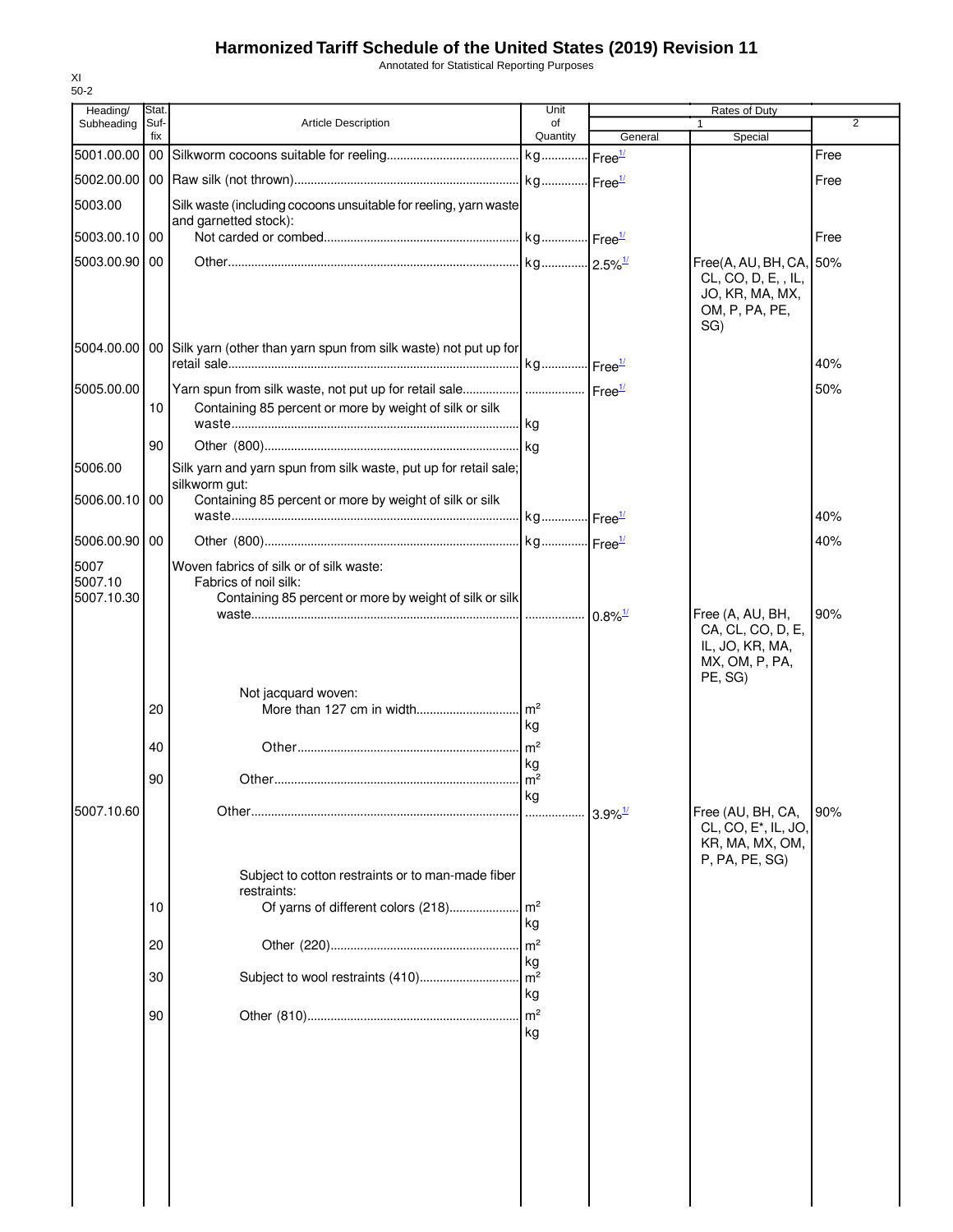Annotated for Statistical Reporting Purposes

| Heading/                  | Stat.       |                                                                                                                                                                     | Unit                                   |                       | Rates of Duty                                                                              |     |
|---------------------------|-------------|---------------------------------------------------------------------------------------------------------------------------------------------------------------------|----------------------------------------|-----------------------|--------------------------------------------------------------------------------------------|-----|
| Subheading                | Suf-<br>fix | Article Description                                                                                                                                                 | of<br>Quantity                         | General               | 1<br>Special                                                                               | 2   |
| 5007 (con.)<br>5007.20.00 |             | Woven fabrics of silk or of silk waste: (con.)<br>Other fabrics, containing 85 percent or more by weight of                                                         |                                        |                       |                                                                                            | 90% |
|                           | 15          | Printed:<br>Measuring less than 77 cm in width or less than<br>77 cm between selvages, with more than 47 warp<br>yarns per cm, of a kind for use in the manufacture | m <sup>2</sup><br>kg                   |                       |                                                                                            |     |
|                           | 25          | Other:                                                                                                                                                              | $\mathsf{Im}^2$<br>kg                  |                       |                                                                                            |     |
|                           | 35          |                                                                                                                                                                     | m <sup>2</sup><br>kg                   |                       |                                                                                            |     |
|                           | 55          | Other:<br>Measuring less than 77 cm in width or less than<br>77 cm between selvages, with more than 47 warp<br>yarns per cm, of a kind for use in the manufacture   | m <sup>2</sup><br>kg                   |                       |                                                                                            |     |
|                           | 65          | Other:<br>Not jacquard woven:<br>More than 127 cm in width                                                                                                          | $\mathsf{Im}^2$                        |                       |                                                                                            |     |
|                           | 85          |                                                                                                                                                                     | kg<br>$\mathsf{Im}^2$                  |                       |                                                                                            |     |
|                           | 95          |                                                                                                                                                                     | kg<br>$\mathsf{Im}^2$                  |                       |                                                                                            |     |
| 5007.90<br>5007.90.30     |             | Other fabrics:<br>Containing 85 percent or more by weight of silk or silk                                                                                           | kg                                     |                       | Free (A, AU, BH,<br>CA, CL, CO, D, E,<br>IL, JO, KR, MA,<br>MX, OM, P, PA,<br>PE, SG)      | 90% |
|                           | 20          | Not jacquard woven:                                                                                                                                                 | kg                                     |                       |                                                                                            |     |
|                           | л∩          | <b>Other</b>                                                                                                                                                        | m <sup>2</sup>                         |                       |                                                                                            |     |
|                           | 90          |                                                                                                                                                                     | kg<br>m <sup>2</sup><br>kg             |                       |                                                                                            |     |
| 5007.90.60                |             |                                                                                                                                                                     | .                                      | $3.9\%$ <sup>1/</sup> | Free (AU, BH, CA,<br>CL, CO, E <sup>*</sup> , IL, JO,<br>KR, MA, MX, OM,<br>P, PA, PE, SG) | 90% |
|                           |             | Subject to cotton restraints or to man-made fiber<br>restraints:                                                                                                    |                                        |                       |                                                                                            |     |
|                           | 10          | Of yarns of different colors (218)                                                                                                                                  | m <sup>2</sup><br>kg                   |                       |                                                                                            |     |
|                           | 20<br>30    | Subject to wool restraints (410)                                                                                                                                    | m <sup>2</sup><br>kg<br>m <sup>2</sup> |                       |                                                                                            |     |
|                           | 90          |                                                                                                                                                                     | kg<br>$\mathsf{Im}^2$                  |                       |                                                                                            |     |
|                           |             |                                                                                                                                                                     | kg                                     |                       |                                                                                            |     |

XI 50-3